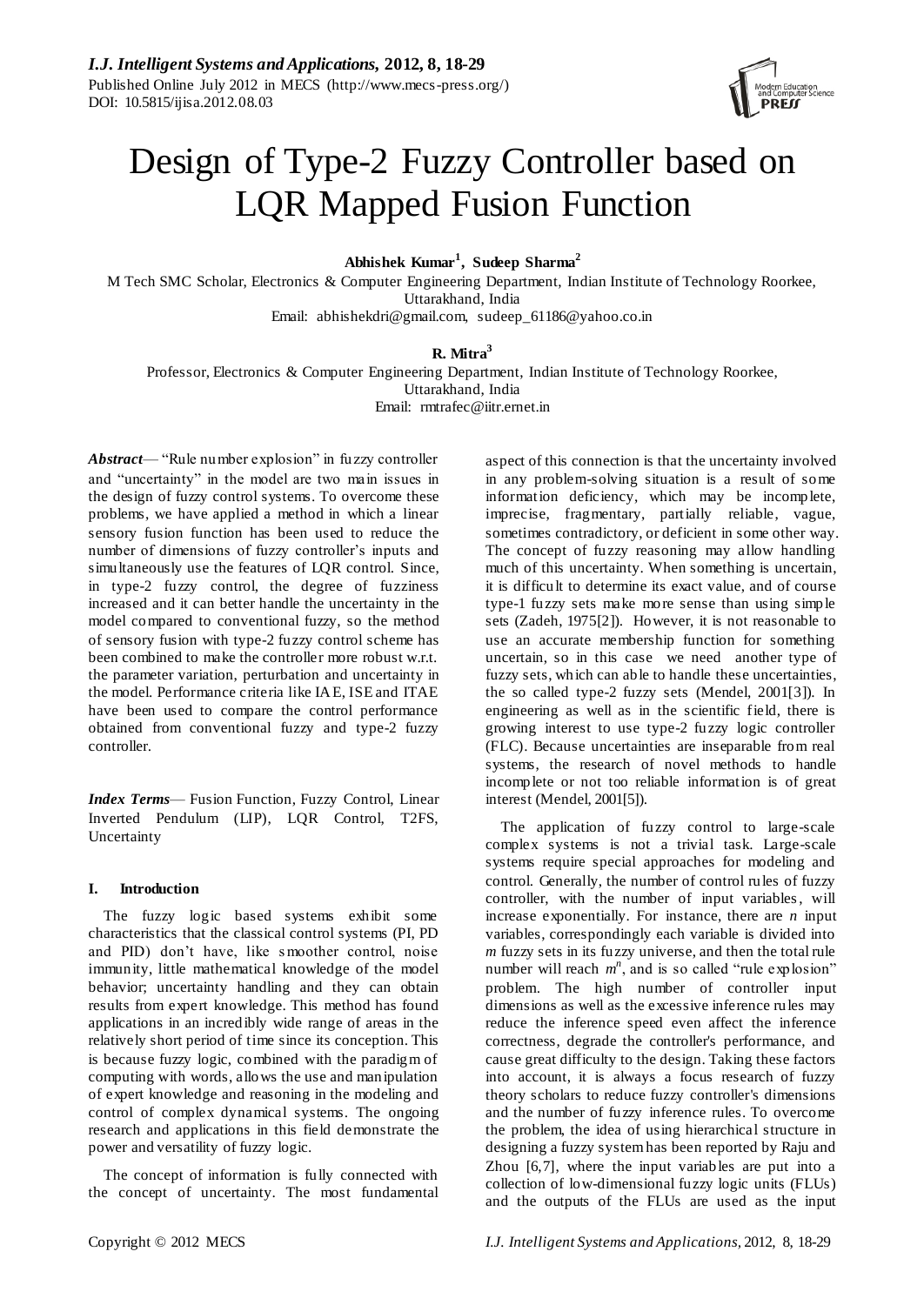variables for the FLUs in the next layer. In [8], to solve the rule explosion problem in multi input fuzzy logic system, a method of converting the given fuzzy system to 2 layered hierarchical fuzzy systems is presented by considering the fuzzy rules as fuzzy rule vectors.

In [9-12], a method was proposed to automatically estimate the corresponding parameters for the sensory fusion method are found through the use of genetic algorithms. There are many ways can be used to achieve fusion function. In[13,14], the mapping of LQR (linear- quadratic regulator) gains is used to extract the features of LQR controller design in modern control theory as well as to reduce the dimensions for fuzzy controller input resulting the reduction of rule base to a great extent and applied to double inverted pendulum control. The same idea was implemented in[15] to design a DSP chip based real-time motion control for rotary inverted pendulum system.

In our work, the sensory fusion method is studied in an attempt to reduce the size of the inference engine for large-scale systems and LQR gain mapping based fusion method is simultaneously combine to apply in type 2 fuzzy controller system design such that the uncertainties in the model can be much better handled.

The rest of this paper is organized as follows: Section II presents overview of sensory fusion method and related previous works. In Section III the designing steps of LQR-mapped sensory fusion and comparison with other related method is presented. Section IV delivers the basic definitions of the triangular IT2FS and some arithmetic & transcendental operations. In Section V,VI and VII, the idea of this paper is implemented on most commonly used test bench of nonlinear system called linear 1-stage inverted pendulum to demonstrate the validity of the proposed approach. The conclusions and future works are explained in Section VIII.

#### **II. Sensory Fusion Method**

Jamshidi[19] first proposed to use sensory fusion(Fig.1) which combines several inputs into one single input to FLC. However, the fusion technique synthetically deals with the information which comes from multiple sensors or different sources, therefore more accurate and more reliable conclusions will be obtained. This method reduces the number of rules considerably. But, in order to do so, the adequate parameters should be estimated, which, in the traditional way, depends on the experience and knowledge of a skilled operator.



Fig.1. Rule base reduction of sensory fusion fuzzy controller

Also, Jamshidi proposed to use the combination of hierarchical and sensory fusion methods. In [9-12] the method consists in combining variables before providing them to input of the FLC. These variables are often fused linearly. For example, we want to fuse two input variables y1 and y2 (see Fig. 1). The fused variable Y will be calculated as  $Y = ay_1 + by_2$ . Here, it is considered that the input variables of the fuzzy controller are represented by  $m = 5$  linguistic labels. Therefore, in this case, the number of rules will be thus reduced from 25 to 5. As we can observe, more variables has the fuzzy controller, more reduction can be obtained. The reduction of the number of rules is optimal if one can fuse all the input variables in only one variable associated. In this case, the number of rules is equal to the definite number of linguistic labels for this variable. But it is obvious that all these variables cannot be fused arbitrarily, any combination of variables has to be reasoned and explained.

Ledeneva(2007a,b[11,12]) proposed a hierarchical scheme whose goal is to minimize the number of fuzzy rules from exponential to linear function. Such rule base reduction implies that each system variable provides one parameter to the hierarchical scheme. Initially, the selection of such parameters was manually done. The disadvantage of the design of hierarchical and sensory fused fuzzy controllers is that much reliance has to be put on the experience of the system designer to establish the needed parameters. To solve this problem, GA was used to automatically estimate the parameters for the hierarchical method [17].

Since, the above stated methods need to calculate the parameters associated with each fuzzy and the corresponding fusion block, so GA maybe one of the best method to automatically estimate these parameters. But, it is very tedious job to apply this technique, especially for the beginners. Hence, there is need to apply a method which should be based on the basic ideas in control theory and easy to apply.

## **III. LQR Mapping Based Information Fusion**

In this paper, since the basic aim is to use the features of LQR control technique of modern control theory in fuzzy controller design for complex system, which is only applicable to linear state-space model, so we need to first model the linear state-space of the system or plant.

Define the system's state space equation as:

$$
\begin{aligned}\n\dot{X} &= AX + Bu \\
Y &= CX + Du\n\end{aligned}\n\tag{1}
$$

Choose the quadratic objective function as:

$$
J = \frac{1}{2} \int_{0}^{\infty} (X^T Q X + u^T R u) dt
$$
 (2)

Weighting matrix *Q* and *R* are used to balance the weight of the rotary inverted pendulum system state-

Copyright © 2012 MECS *I.J. Intelligent Systems and Applications,* 2012, 8, 18-29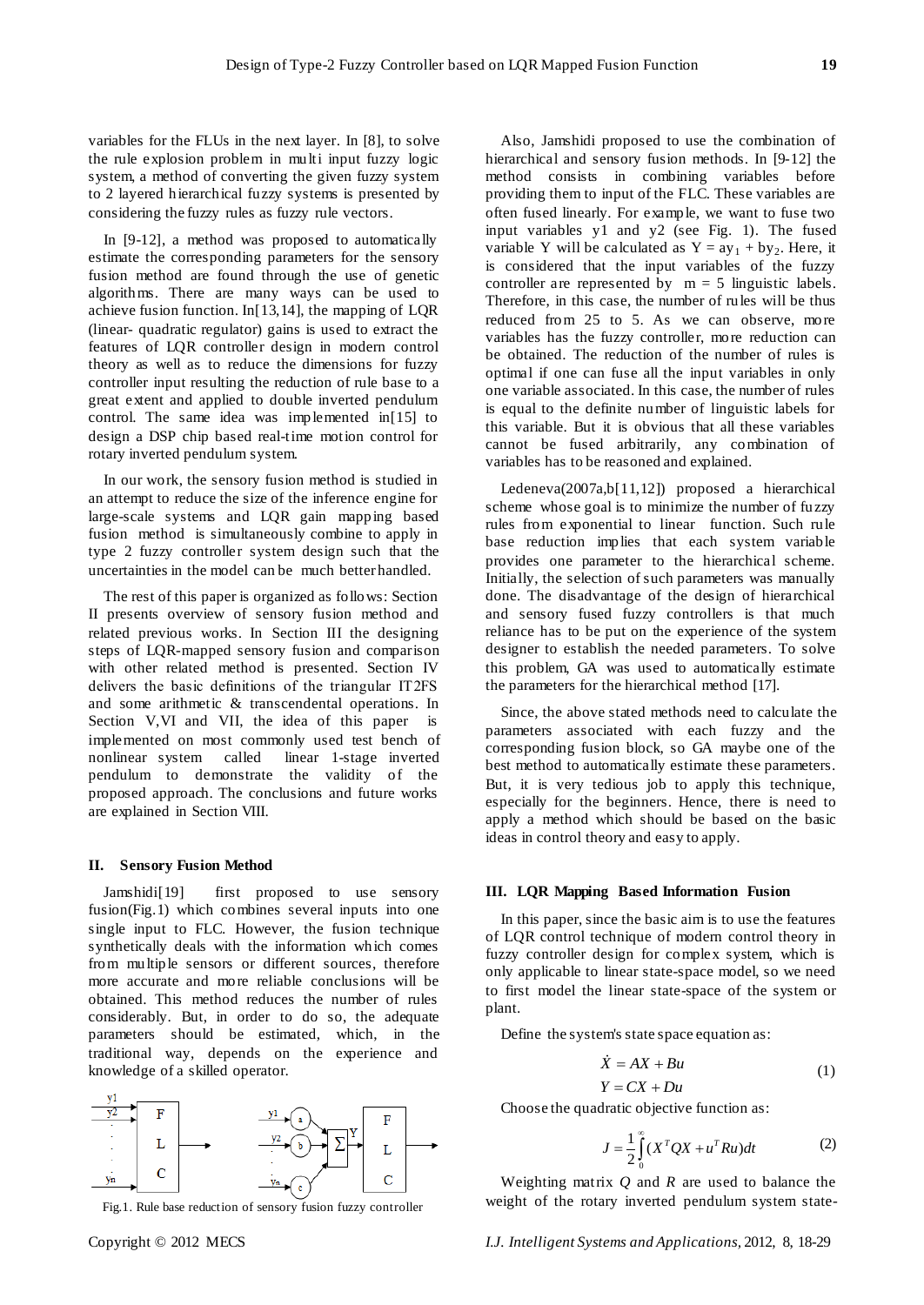vectors *X* and *u*. Because of *Q* being a semi-definite matrix and  $R$  being a definite matrix, the objective function is non-negative. On output disturbances affecting the system, give an appropriate u that is called optimal control to make the system return to equilibrium position as soon as possible and at the same time make the objective function is minimum.

Fusion function design steps [13] combining with optimal control are given as follow:

- Calculate the state feedback matrix *K* by selecting appropriate value of *Q* and *R* matrix that can make the system basically stable through LQR theory.
- Construct fusion function  $F_I(X)$  using state feedback matrix *K* and it is described as (3):

$$
F_1(X) = \frac{1}{\|K\|} \begin{bmatrix} K_{q_1} & K_{q_2} \dots K_{q_n} & 0 & 0 \\ 0 & 0 & K_{\dot{q}_1} & K_{\dot{q}_2} \dots K_{\dot{q}_n} \end{bmatrix}
$$
 (3)

Where,

$$
||K|| = \sqrt{\left[\sum_{1}^{n} (K_{q_i})^2 + \sum_{1}^{n} (K_{\dot{q}_i})^2\right]}
$$
 (4)

 Reduce the dimensions of input variable: Equation is the different part of the  $X = [q_1, q_2, ..., q_n, \dot{q}_1, \dot{q}_2, ..., \dot{q}_n]$ 

By  $F_I(X)$ , and obtain the comprehensive error  $E$ , error change rate *EC* expressed as (5):

$$
\begin{bmatrix} E \\ EC \end{bmatrix} = F_1(X)X^T \tag{5}
$$

Since, there are only two input to the fuzzy controller of the form of error *E* and error deviation *EC* i.e. fixing  $n=2$ , so the no. of rules can be formulated as  $m^2$ .

Table 1 and chart given below show the comparative study of the all type of rule-reduction methods stated above.



Fig.6 Basic block diagram of LQR-Fusion based FLC

**Method used to reduce the no. of rules The no. of variables** *n***>1 Even O dd**

Table 1: The No. Of Rules For Different Reduction Methods





Fig.7 Comparision of various rule base reduction methods with m=5

## **IV. Interval Type-2 Fuzzy Logic**

The type-2 fuzzy sets are used to model the uncertainty and inaccuracy in real-world problems. This set was originally proposed by Zadeh in 1975 and are essentially "fuzzy-fuzzy" sets in which grades of membership are type-1 fuzzy sets. A type-2 fuzzy set expresses the degree of non-determinist truth with vagueness and uncertainty with which an element belongs to the whole set.

If 
$$
f_x(u) = 1, \forall u \in [\underline{J_x^u}, J_x^u] \subseteq [0,1]
$$

An interval type-2 fuzzy set (IT2FS) *Ã* is characterized as:

$$
\widetilde{A} = \int_{x \in X} \int_{u \in Jx \subseteq [0,1]} \frac{1}{\sqrt{x}}(x,u) = \int_{x \in X} \int_{u \in Jx \subseteq [0,1]} \frac{1}{\sqrt{u}} \frac{1}{x} \tag{6}
$$

Where  $x$ , the primary variable, has domain  $X; u \in U$ , the secondary variable, has domain  $J_x$  at each  $x \in X$ ;  $J_x$  is called the primary membership of *x* and, the secondary grades of  $\tilde{A}$  all equal 1. Note that (6) means  $\tilde{A}: X \to \{[a,b]: 0 \le a \le b \le 1\}.$ 

Uncertainty about  $\tilde{A}$  is conveyed by the union of all the primary memberships, which is called the footprint of uncertainty (*FOU*) of *Ã*. The grey area (Mendel, 2000), and this is bounded by an upper and a lower membership function as shown in Fig. below, i.e.

$$
FOU(\widetilde{A}) = \bigcup_{\forall x \in X} J_x = \{(x, u) : u \in J_x \subseteq [0,1]\}
$$
 (7)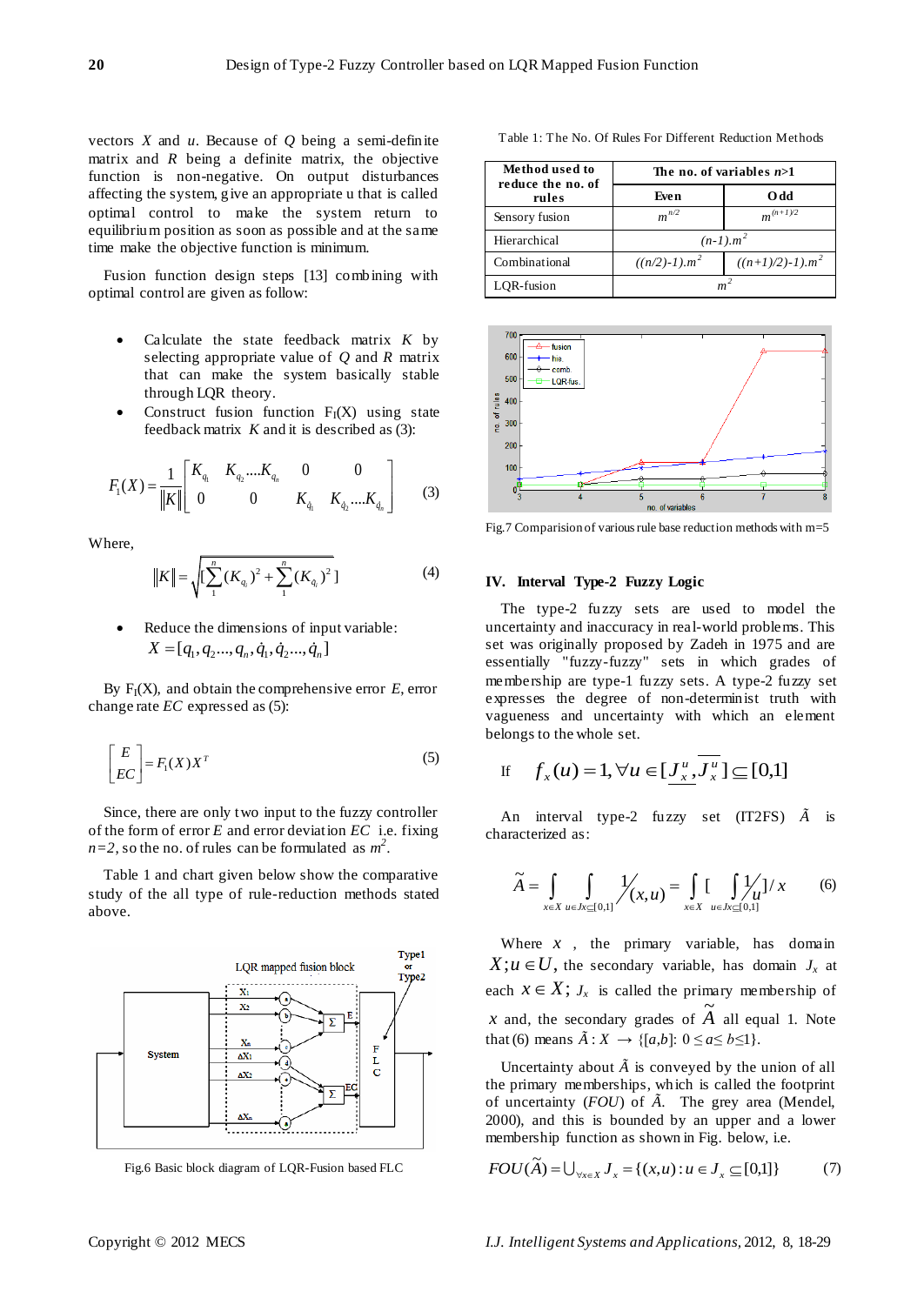

Fig.8. FOU (gray area), LMF, UMF and primary MF (central line) for IT2FS[26].

The upper membership function (UMF) and lower membership function (LMF) of *à* are two type-1 MFs that bound the FOU (Fig. 8).

## **A. Type-2 fuzzy reasoning**

Assuming a fuzzy system with M rules, p input variables and one output variable, we have that the antecedent and consequent are type-2 fuzzy sets.

$$
R^l: IF x_l \text{ is } F_1^1 \text{ and } ... \text{ and } x_p \text{ is } F_p^1 \text{ THEN } y \text{ is } G^1
$$
  
H:  $x_l \text{ is } A_{x_l} \text{ and } ... \text{ and } x_p \text{ is } A_{x_p}$   
C:  $y \text{ is } \hat{y}$  (8)

This reasoning evaluation is: The *k-th* rule relation its

$$
R^{l} = F_{1}^{l} x, \dots, x F_{p}^{l} \to G^{l} = F_{1}^{l} \to G^{l} = A^{l} \pi G^{l}
$$
 (9)

The Fact relation is:

$$
A_x = A_{x_1} x \dots x A_{x_p} = A_{x_1} \prod \dots \dots \prod A_{x_p} \tag{10}
$$

, *l*  $B^l = A_x o R^l$ , Generalized, fuzzy reasoning

$$
\mu_{B'}(y) = \mu_{A_x \circ R'}(y) = \coprod_{\in X} \mu_{A_x}(x) \prod \mu_{A' \to G'}(x, y)
$$
\n
$$
\mu_{B'}(y) = \mu_{G'}(y) \prod \left\{ \prod_{i=1}^p \mu_{A_{x_i}}(x_i) \prod \mu_{F_i'}(x_i) \right\}
$$
\n
$$
= \left[ \mu_{B'}(y), \mu_{B'}(y) \right]
$$

Where

$$
\underline{\mu}_{B'} = \left[ \sum_{i=1}^{P} \left( \underline{\mu}_{A_{X_1}}(x_i) \tilde{\ast} \underline{\mu}_{F_i^l}(x_i) \right) \right] \tilde{\ast} \underline{\mu}_{G^l}(y)
$$
\n
$$
\overline{\mu}_{B'} = \left[ \sum_{i=1}^{P} \left( \overline{\mu}_{A_{X_1}}(x_i) \tilde{\ast} \overline{\mu}_{F_i^l}(x_i) \right) \right] \tilde{\ast} \overline{\mu}_{G^l}(y)
$$

Aggregation

$$
\mu_{B}(y) = \prod_{i=1}^{M} \mu_{B^{i}}(y) = \prod_{i=1}^{M} \left( \mu_{B^{i}}(y) \prod \left\{ \prod_{i=1}^{p} \left[ \mu_{A_{X_{i}}}(x_{i}) \right] \right\} \right)
$$

$$
= \left[ \mu_{B}(y), \mu_{B}(y) \right]
$$

where

$$
\underline{\mu}_{B}(y) = \sum_{i=1}^{M} (\underline{\mu}_{B^{i}}(y))
$$
\n
$$
= \sum_{i=1}^{M} \left( \sum_{i=1}^{R} (\underline{\mu}_{A_{x_{1}}} (x_{i}) \tilde{\ast} \underline{\mu}_{F_{i}^{i}} (x_{i})) \right) \tilde{\ast} \underline{\mu}_{G^{i}}(y) \right)
$$
\n
$$
\overline{\mu}_{B}(y) = \sum_{i=1}^{M} (\overline{\mu}_{B^{i}}(y))
$$
\n
$$
= \sum_{i=1}^{M} \left( \sum_{i=1}^{R} (\overline{\mu}_{A_{x_{1}}} (x_{i}) \tilde{\ast} \overline{\mu}_{F_{i}^{i}} (x_{i})) \right) \tilde{\ast} \overline{\mu}_{G^{i}}(y) \right)
$$

The interval type-2 fuzzy reasoning is depicted in Fig. 9.



Fig.9 interval type-2 fuzzy reasoning[1]

## **B. Type-2 rule based fuzzy logic system**

IT2FLC design is based on the concept of interval type-2 fuzzy logic system. The structure of IT2FLC is same as the conventional fuzzy logic controller structure except, one type reducer block is introduced between the inference engine and defuzzifier block because the output of the inference engine is a type-2 output fuzzy set and before applying it to the defuzzifier for getting the crisp input it has to be converted to a type-1 fuzzy set. A Fuzzy Inference System is a system based on fuzzy rules, instead Boolean logic, to data analysis [2]. Its basic structure includes four principal components, as shown in Fig. 10.

1. *Fuzzifier*:- Map inputs (crisp values) into fuzzy values

2. *Inference System*:- Applies a fuzzy reasoning to obtain a type-2 fuzzy output.

3*. Defuzzifier/Type Reducer*:- The defuzzifier maps an output to a crisp values; the type reducer transform a type-2 fuzzy set into a type-1 fuzzy set.

4. *Knowledge Base*: - Contains a fuzzy rule set, known as the base of rules, and a membership function set known as a database.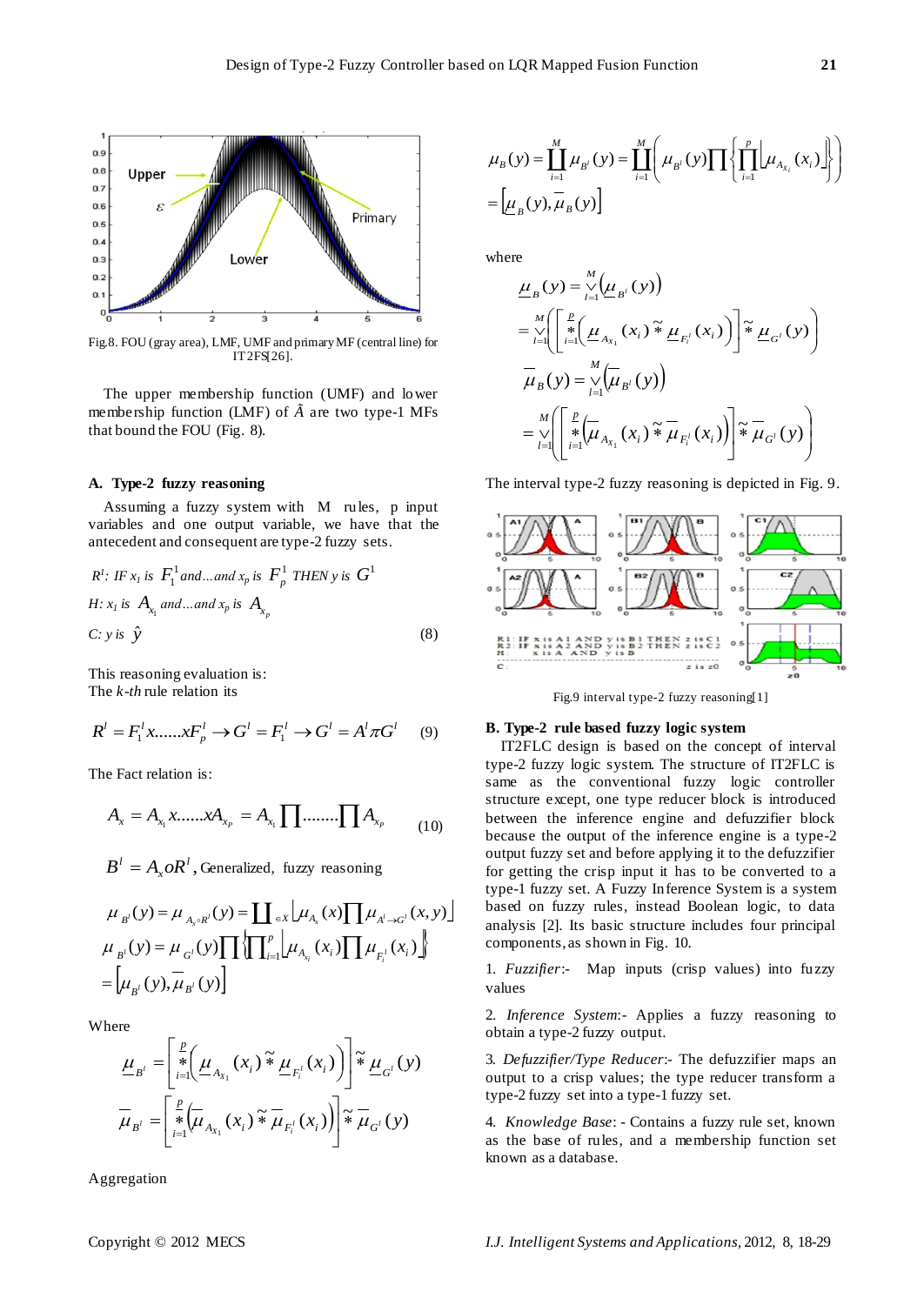

Fig.10. Interval Type-2 Fuzzy Logic controller[25]

## **V. Case Study: Modeling and Characteristics Analyzing of Linear 1-Stage Inverted Pendulum**

## **A. Inverted pendulum structure**

The inverted pendulum system is composed of a cart moving on guideway[21] and a pendulum which is fixed on the cart. The displacement of the cart can be measured by a sensor installed on one side of the guideway, and the angle signal can be measured by a coaxial angle sensor install in the bearing which articulates the pendulum to the cart. On the other side of the guideway is mounted a DC permanent magnetic direct torque motor, driving the cart to move on the guideway. The cart that is shown as Fig. 11 is controlled by the function  $F=u(t)$  moving in the x- axis direction to keep the pendulum stable in the perpendicular plane.



Fig.11. Inverted pendulum system sketch

The cart is restricted to move within a fixed range. The reference position for *x* is *0 meter*, when cart is in the center of the chosen basic universe of discourse; and for  $\phi(\theta)$  is  $\pi(zero)$  *rad*, when the pendulum is at a natural stable downward position. The motor input voltage range is *−5 V* to *+5 V*.

## **B. Mathematical model of Inverted pendulum**

In this paper, the IP system, by Googol's GLIP2001[22] model, can be viewed as a rigid-body system of cart-pendulum when neglecting air resistance and various frictions. Build the one stage linear IP mathematical model near its vertical upright balanced state, the dynamic equations of the system can be found with help of the Euler-Lagrange equation as:<br>  $(M + m\ddot{x} + b\dot{x} + mL\ddot{\theta}\cos\theta - mL\dot{\theta}^2\sin\theta) = F$ 

$$
(M + m\ddot{x} + b\dot{x} + mL\ddot{\theta}\cos\theta - mL\dot{\theta}^2\sin\theta) = F
$$

$$
(I + mL^2)\ddot{\theta} + mgL\sin\theta = -mL\ddot{x}\cos\theta
$$
 (11)

Table 5 shows the parameters of the inverted pendulum used in the model. The linearized form of nonlinear system is derived, taking the state variables:

$$
x_1 = x, x_2 = \dot{x}_1, x_3 = \phi, x_4 = \dot{\phi}
$$

Gate the state space equation as (1) where,  
\n
$$
A = \begin{bmatrix} 0 & 1 & 0 & 0 \\ 0 & 0 & 0 & 0 \\ 0 & 0 & 0 & 1 \\ 0 & 0 & 29.4 & 0 \end{bmatrix}, B = \begin{bmatrix} 0 \\ 1 \\ 0 \\ 3 \end{bmatrix}
$$
\n(12)  
\n
$$
C = \begin{bmatrix} 1 & 0 & 0 & 0 \\ 0 & 0 & 1 & 0 \end{bmatrix}, D = \begin{bmatrix} 0 \\ 0 \\ 0 \end{bmatrix}
$$

It is easy to obtain the state controllability expression of IP system and it is as (13)

rank 
$$
\begin{bmatrix} B & AB & A^2B & A^3B \end{bmatrix}
$$
 = 4 (13)

And the output controllability expression of IP system is

$$
rank \begin{bmatrix} CB & CAB & CA^2B & CA^3B & D \end{bmatrix} = 2 \quad (14)
$$

As for the inverted pendulum system obviously, the rank of state matrix equals to the number of system's state variables, and they are all 4. At the same time the rank of output matrix is 2 as well as the output variables (*x* and *ϕ*) are. Therefore states and output of the approximate linear time-invariant system are absolutely controllable, and it is possible to make the system stable through designing specific controller.

## **VI. Implementation of Information Fusion**

Inverted pendulum system is a multi-sensor system; multi-sensor is the basis of information fusion, and multi-source information is its object. The information fusion is that the multiple sensor or multi-source information is treated comprehensively, in order to obtain more accurate and reliable conclusion [13].

It is well known that the linear system has characteristics of direct integration, so the inverted system state variables can be changed into integrated error *E* and error change *EC* by constructing a linear fusion function by following the designing steps in section III earlier. In this paper, construct a linear fusion function on the basis of LQR control.

Define the inverted pendulum system's state space as in (12).

 Calculate the state feedback matrix *K* that can make the inverted pendulum system basically stable through LQR theory. For, *R*=1 and *Q*=[1000 0 200 0] ; *K*= [-31.623 -20.151 72.718 13.155].

Copyright © 2012 MECS *I.J. Intelligent Systems and Applications,* 2012, 8, 18-29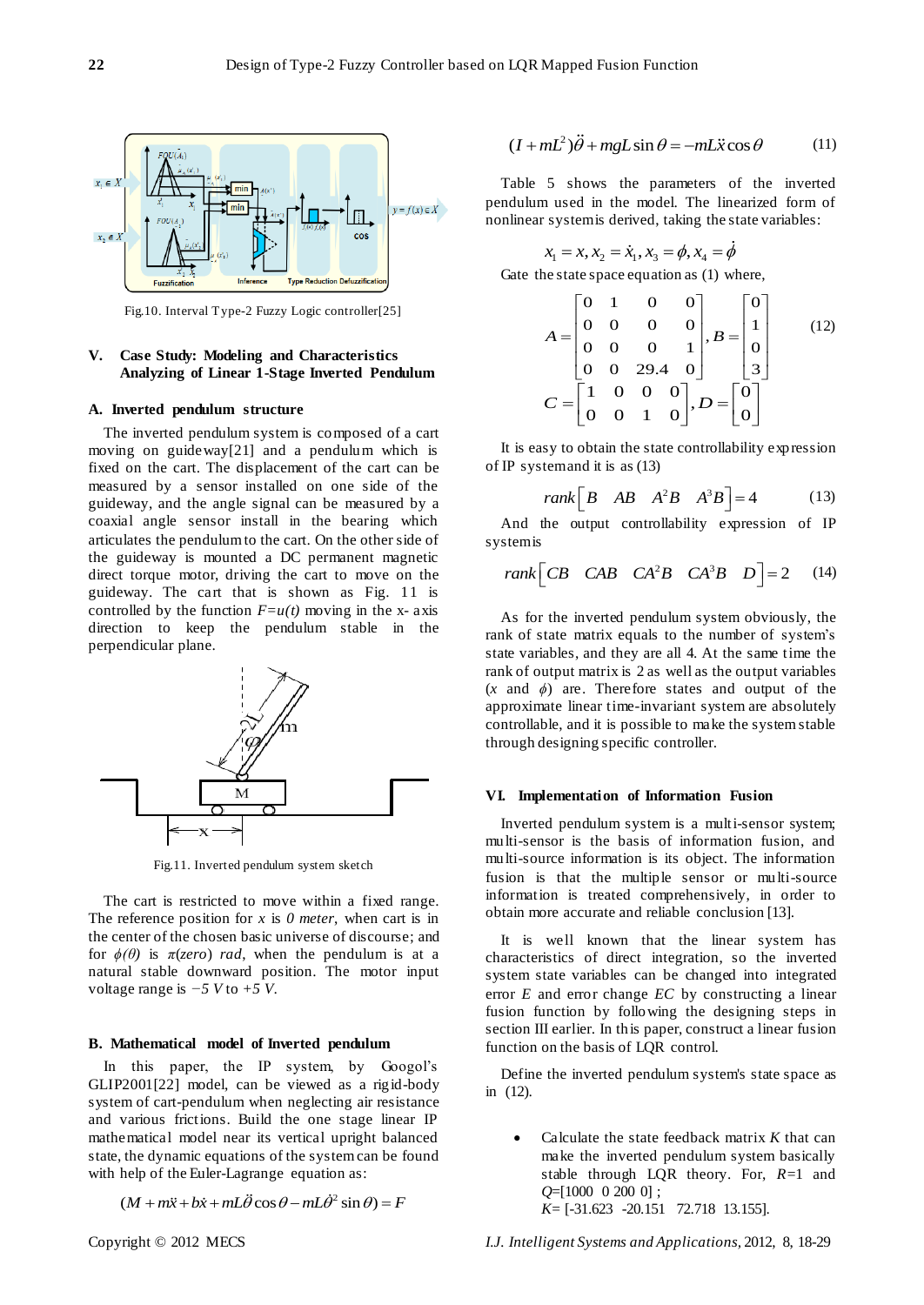• Construct fusion function  $F_I(X)$  using state feedback matrix *K* and it is described as (15):

$$
F_1(X) = \frac{1}{\|K\|} \begin{bmatrix} K_x & K_{\phi} & 0 & 0 \\ 0 & 0 & K_x & K_{\phi} \end{bmatrix}
$$
 (15)

Where,

here,  

$$
||K|| = \sqrt{[(K_x)^2 + (K_{\phi})^2 + (K_{\dot{x}})^2 + (K_{\dot{\phi}})^2]}
$$
 (16)

The fusion function  $F_I(X)$  based on state feedback matrix *K* is calculated as:

x K is calculated as:  
\n
$$
F_1(X) = \begin{bmatrix} -0.38164 & 0.8776 & 0 & 0 \\ 0 & 0 & -0.2432 & -0.15876 \end{bmatrix}
$$

Reduce the dimensions of input variable:

$$
X = [x, \phi, \dot{x}, \phi]
$$

By  $F_I(X)$ , and obtain the comprehensive error *E*, error- change rate *EC* expressed as (17):

$$
\begin{bmatrix} E \\ EC \end{bmatrix} = F_1(X)X^T \tag{17}
$$

## **VII. Fuzzy Controller Design**

## *Fuzzy controller design without fusion:*

Considering a four input and single output inverted pendulum, now using equation below to form control law as:

$$
u = -K_1 x_1 - K_2 x_2 - K_3 x_3 - K_4 x_4 \tag{18}
$$

Equation (18) is then mapped onto a fuzzy inference system. Using same method for a five membership function and four input system, the number of rules obtained is 625. When this was implemented using Matlab/Simulink, together with the Real Time Workshop, the Fuzzy Logic Toolbox and the FIS compilation was extremely slo w as the RAM memory requirement increases with the number of membership functions. To overcome such a limitation, we can divide the fuzzy control law into two subsystems, one taking inputs from the cart, and the other one taking inputs from the pendulum. The feedback control signal is calculated by adding together the outputs of the two FIS. For the cart subsystem, which has two inputs and one output, FIS1 approximates the linear equation:

$$
u_1 = -K_1 x_1 - K_2 x_2 \tag{19}
$$

Similarly, the pendulum subsystem is a two input single output system, and FIS2 approximates the linear equation:

$$
u_2 = -K_3 x_3 - K_4 x_4 \tag{20}
$$

Finally, the outputs of two FIS's are added to derive a single control signal

$$
u = u_{(FIS1)_1} + u_{(FIS2)_2}
$$
 (21)

## *Fuzzy controller design with fusion:*

## **A. Fuzzy field selection**

The actual ranges of fuzzy controller input variables *E* and *EC* are called basic universe. Variables within the basic universe are accurate values. The basic universe choice of variables *E* and *EC* depends on controlled objects. Change the basic universe of variables *E* and *EC* into the fuzzy universe through quantization factors. Increasing the number of fuzzy sets in the fuzzy universe can improve control accuracy, however, correspondingly the calculation will be increased and the reasoning speed will also be reduced.

#### **B. The definition of membership function**

For both type1 and type2 fuzzy controller design, define five fuzzy sets in the fuzzy universe [-1 1] for error *E*, error change *EC* and *u*. And these fuzzy sets are described with linguistic variables *NB*, *NS*, *Z*, *PS*, and *PB* respectively representing negative big, negative small, zero, positive small, positive big. In the paper, we have used overlapping and uniformly distributed triangular-shaped membership functions (MFS) describing fuzzy sets shown as Fig. 14 & 15:







Fig.15. The type-2 fuzzy membership functions distribution

In order to improve control sensitivity and response speed, it is very important to apply triangular shaped member functions with well effective real-time feature and high resolution in the smaller margin of error[19].

Since, the increase in number of MFs may result better quality control because UOD contains more fuzzy

Copyright © 2012 MECS *I.J. Intelligent Systems and Applications,* 2012, 8, 18-29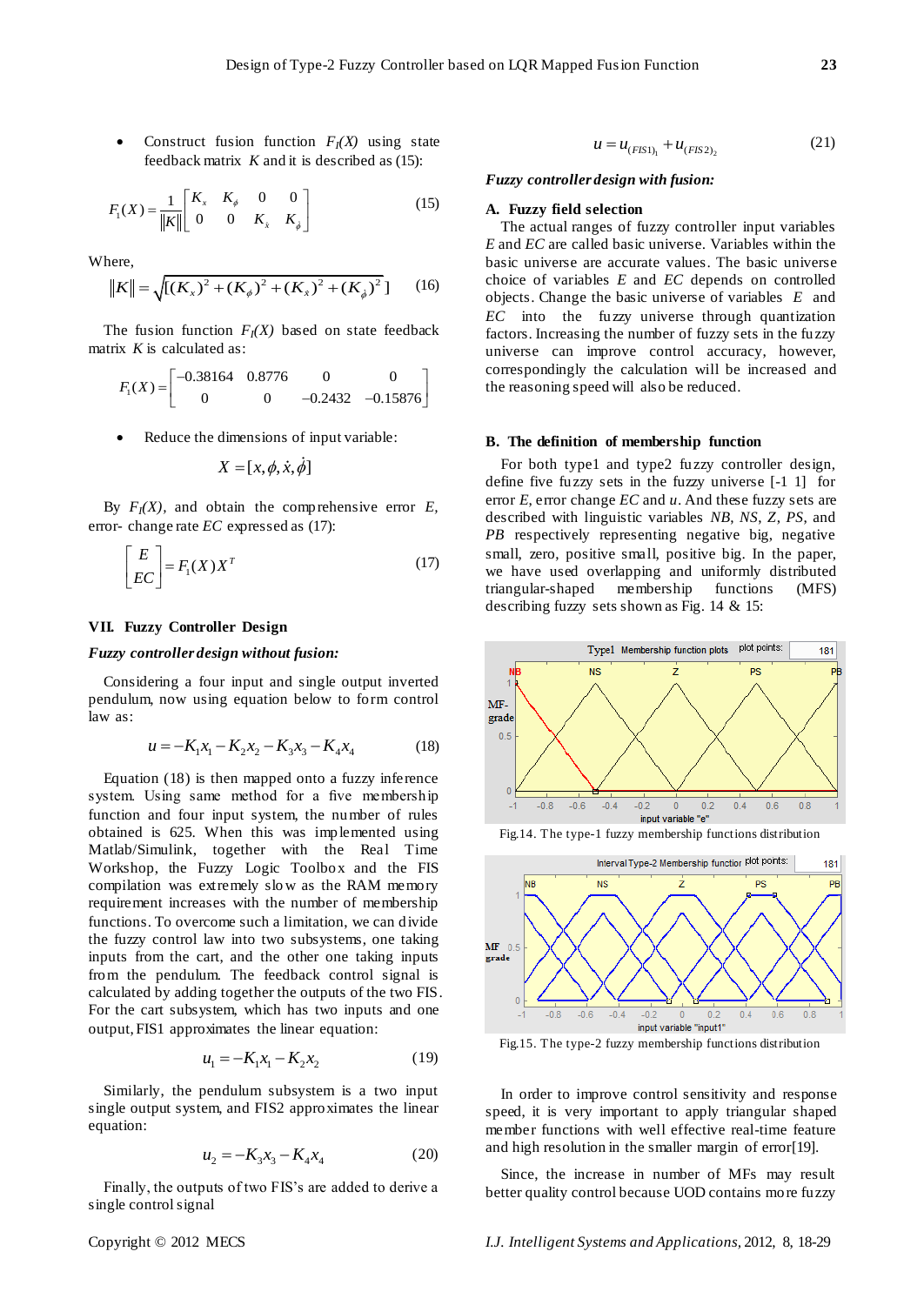variables. But due to the exponential growth of fuzzy rules, especially when there are more than 2 states like in IP, DIP it is 4 and 6 respectively have to control, the memory allocation by fuzzy is large and causes shut down the computer. While in case with fusion, due to fewer rules  $(m^2$  with fixed n=2), the problem of memory allocation can be easily handled and this will ensure real-time practicability of these type of complex systems.

## **C. The establishment of fuzzy rules**

Input variables *E* and *EC* mentioned before are all divided into five fuzzy sets in their fuzzy universe.

Correspondingly 25 control rules, shown in Table 2, are:

| U |           | EC |           |           |           |    |  |  |
|---|-----------|----|-----------|-----------|-----------|----|--|--|
|   |           | NB | NS        | z         | PS        | PВ |  |  |
| E | <b>NB</b> | NB | NB        | NB        | <b>NS</b> | Z  |  |  |
|   | <b>NS</b> | NB | NB        | <b>NS</b> | Z         | PS |  |  |
|   | z         | NB | <b>NS</b> | Ζ         | PS        | PB |  |  |
|   | PS        | NS | Z         | PS        | PВ        | PB |  |  |
|   | PB        | Z  | PS        | PВ        | PB        | PB |  |  |

Table2 fuzzy Control Rules

The Mamdani type of inference method and c.o.g defuzzification method, based on the established rules, are chosen to turn the fuzzy output into the precise value needed by the inverted pendulum system. The fuzzy control surface is obtained as:



Fig.16. Nonlinear control surface of mapped type-1 and type-2 FIS

Basic block diagram of LQR-Fusion based Fuzzy controller structure is given in Fig.6, where, *Ke*, *Kec* are taken as 1 and *Ku* equal to 80 for type1 and 600 for type-2 FLC.

| Table 3: Comparison Of FLC With And Without Fusion |  |
|----------------------------------------------------|--|
|----------------------------------------------------|--|

| SI.<br>no. | properties                   | <b>Fuzzy</b> controller<br>design<br><b>Without fusion</b> | <b>Fuzzy controller</b><br>design<br>With fusion |  |  |
|------------|------------------------------|------------------------------------------------------------|--------------------------------------------------|--|--|
| 1.         | No. of rules                 | 50 with $m=5$ , $n=4$                                      | 25 with $m=5$ , $n=2$                            |  |  |
| 2.         | No. of scaling<br>parameters | 6 (very difficult to<br>adjust)                            | 3 (less difficult to<br>adjust)                  |  |  |
| 3.         | Complexity                   | more                                                       | less                                             |  |  |
| 4.         | Real-time<br>realization     | Very difficult,<br>very slow                               | Easy, faster                                     |  |  |

#### **VIII. Simulation Results And Analysis**

The design is tested in MATLAB with SIMULINK [24] environment. During debugging process, the given initial states of inverted pendulum including the cart displacement and pendulum angle will especially affect the system's stability. Assume pendulum angle deviating from the vertical upright direction as *ϕ*, we have done several experiments to show the performance of our control system. It is to be noted that, when we choose the solver as variable step 'ode45', the response due to fuzzy get much slower so, the sampling time of 0.01*s* with solver ‗*ode3'* is chosen throughout the experiment.

For evaluating the transient closed-loop response of a computer control system we can use the same criteria that normally are used for adjusting constants in PID controllers namely IAE, ISE, ITAE[26].

The  $1<sup>st</sup>$  experiment is to check the performance of LQR controller with different sets of *Q* and *R* matrix keeping in mind that the priority to be given more to control pendulum angle compared to cart displacement. The simplest case is assumed  $R=1, Q=C^T*C$ . The expected response could also be achieved through adjusting the controller by changing nonzero element in matrix Q.

$$
Q = C^{T} * C = \begin{bmatrix} 1 & 0 & 0 & 0 \\ 0 & 0 & 0 & 0 \\ 0 & 0 & 1 & 0 \\ 0 & 0 & 0 & 0 \end{bmatrix}
$$
 (22)

In which,  $Q_{11}$  is the cart position coefficient,  $Q_{33}$  is the pendulum rod angle coefficient, and the input coefficient *R* is 1.

From below figure, it is clear that the system will be more robust to disturbance and the settling time will be shorter if Q is larger (in certain range). But, we can't take too large value of Q value, because in this case the system response becomes too faster that can't be realizable.



Fig.17 Optimal LQR controlled IP state response when  $(a)Q_{11}=10,Q_{33}=10$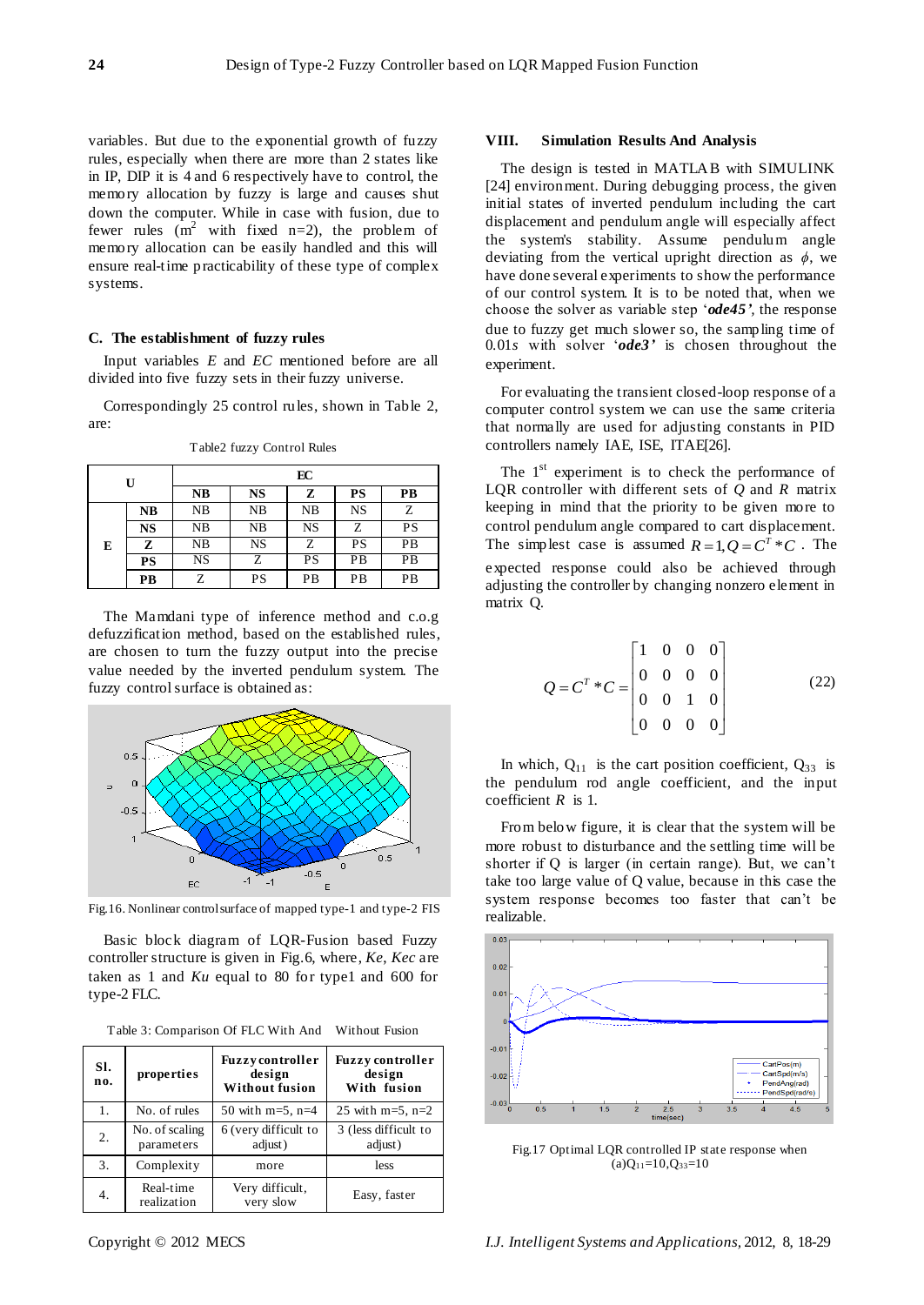

Fig.17 Optimal LQR controlled IP state response when  $(a)Q_{11}=10,Q_{33}=10$  (b) $Q_{11}=1000,Q_{33}=200$ .

Providing control input as a step input in LQR control structure and best of the result obtained from different sets of Q will be used to compare the various control performance such as settling time, steady state error, overshoot and disturbance rejection capability with fuzzy control. Fig. 18 shows the step response of the system with LQR without any disturbance.



Fig.18. Stabilization of IP using LQR control

We can see that the LQR control is able to stabilize the pendulum angle within *3s* with zero steady-state error, hence the design criterion is satisfied.

In the  $2^{nd}$  experiment, linear fusion using LQR mapping without fuzzy controller is tested which results exactly same performance as LQR. This reveals that, the role of fusion function is just to reduce the dimension of inputs to the controller, whereas the controller part is nothing but LQR gain in modified form. Also, since LQR-mapped fuzzy controller extracts the features of LQR technique, so here no need to compare LQR performance with that of fuzzy controllers.

In the  $3<sup>rd</sup>$  experiment an ideal condition i.e. no any external disturbance is introduced and the comparative results of fuzzy controllers are analyzed. It is depicted from Fig. 19 that Type-2 has better control performance than Type-1, because, there is negligible damping in steady-state part and comparatively less overshoot present in the transient part of the state's response in case of fuzzy control.



Fig.19. Simulation results comparison of fuzzy controllers for pendulum angle without disturbance.



Fig.20. Simulation results comparison of fuzzy controllers for pendulum angle error without disturbance.

In the  $4<sup>th</sup>$  experiment, a disturbance of amplitude 2*V* for time-interval 4-6*s* is superposed with the control input and the comparative results of fuzzy controllers are analyzed. It is depicted from Fig. 21 that Type-2 has better control performance than Type-1, because the state's response are comparatively less affected due to disturbance and rapidly settled to equilibrium position in case of fuzzy control.



Fig.21. Simulation results comparison of fuzzy control for (a) pendulum angle, (b)pendulum angle error when a short duration disturbance is superposed with control input.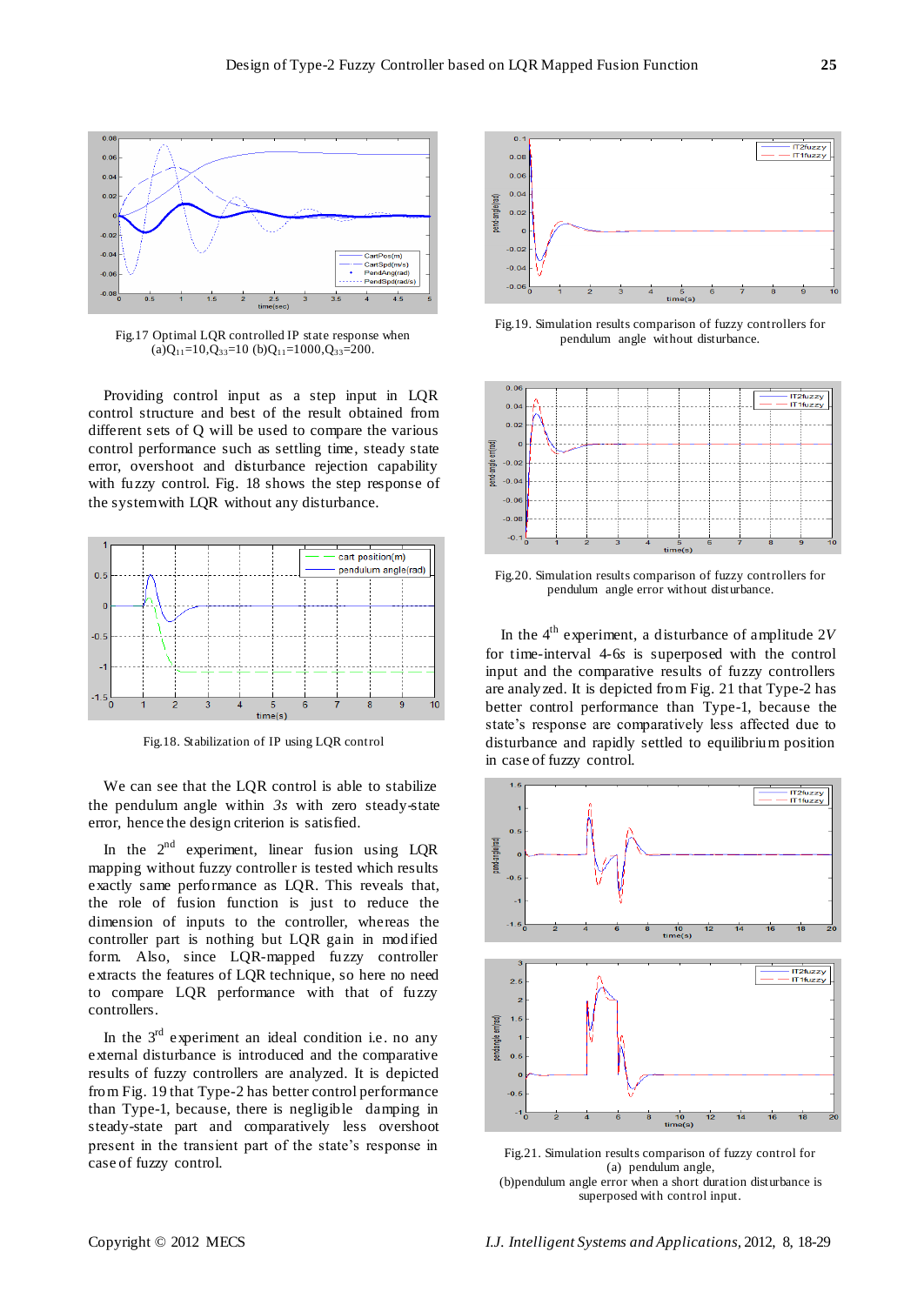

Fig.22. Performance comparison of fuzzy controllers for (a) IAE (b) ISE (c) ITAE, when a short duration disturbance is superposed with control input.

In the 5th experiment a disturbance of amplitude 2*V* for time-interval 4-6*s* and a random disturbance of amplitude 0.1*V* and frequency 1*Hertz* is superposed with the control input and the comparative results of fuzzy controllers are analyzed. It is depicted from Fig. 23 that Type-2 has better control performance than Type-1, because, there is comparatively less overshoot present in the transient part and small damping in the steady-state part of the state's response in case of Type-2 fuzzy control.





Fig.23. Simulation results comparison of fuzzy control for (a)pendulum angle, (b)pendulum angle error, when a short duration pulse with random disturbance is superposed with control input.





The last three experiments show the excellent robustness of fuzzy controller.

The comparison on the basis of performance criteria such as IAE, ISE, and ITAE correspond to pendulum angle error also support that the control quality obtained in case of type-2 fuzzy is better than type-1 fuzzy control.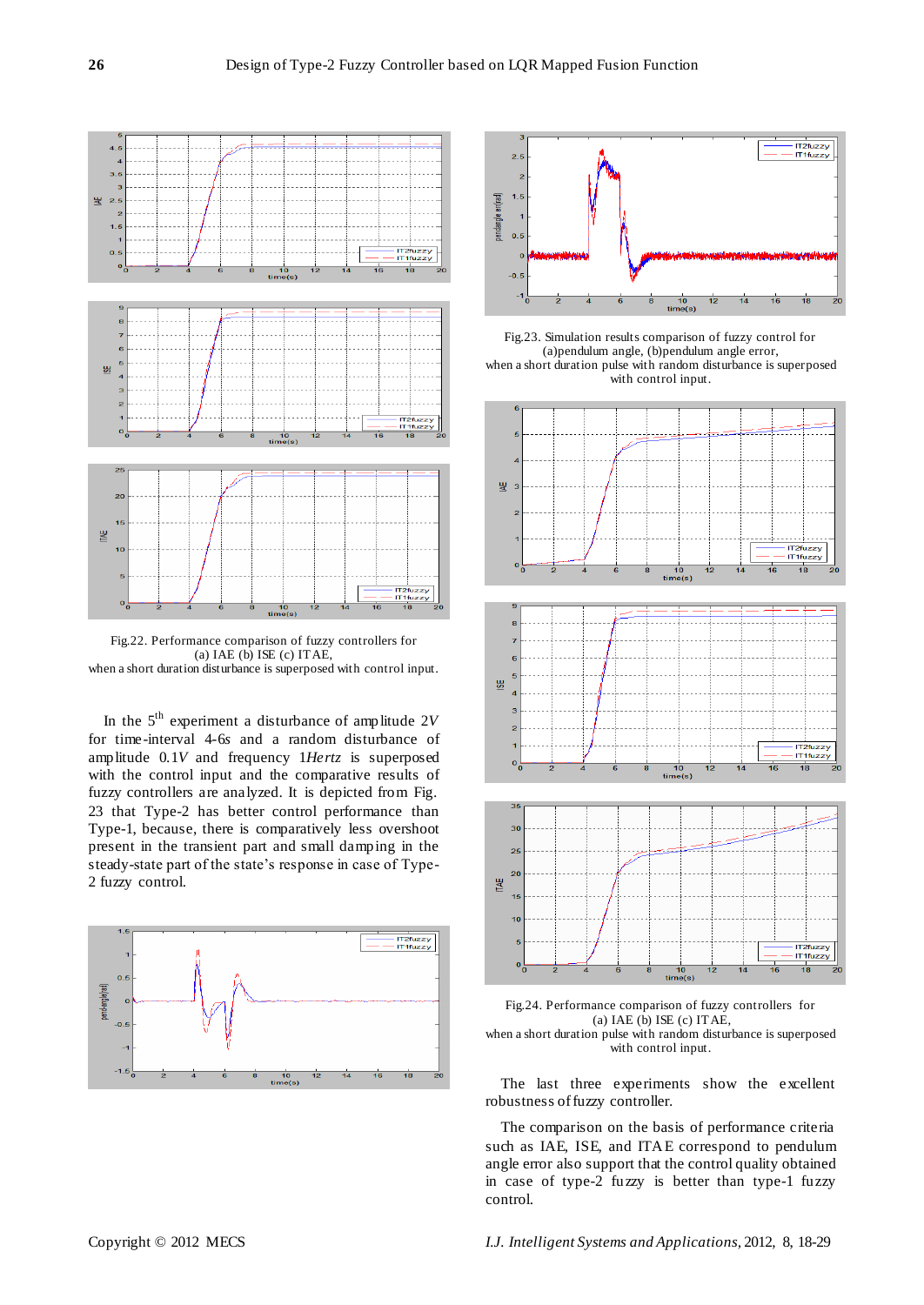| <b>Disturbance</b> |                                       | <b>ISE</b>   |              | IAE          |              | <b>ITAE</b>  |              |
|--------------------|---------------------------------------|--------------|--------------|--------------|--------------|--------------|--------------|
|                    |                                       | <b>TIFIS</b> | <b>T2FIS</b> | <b>TIFIS</b> | <b>T2FIS</b> | <b>TIFIS</b> | <b>T2FIS</b> |
|                    | $2V.4-6s$                             | 8.6761       | 8.3672       | 4.6492       | 4.5599       | 24.366       | 23.876       |
| າ                  | Random<br>$0.1v,1$ Hz& $2V,4$ -<br>6s | 8.752        | 8.4243       | 5.4427       | 5.3189       | 33.2361      | 32.4875      |
| 3                  | ideal                                 | 0.0013       | 0.000854     | 0.0322       | 0.0265       | 0.0159       | 0.0149       |

Table 4. Comparison Of Performance Criteria For LQR, Type-1& Type-2 Fuzzy Logic Controllers.

The selection of the criteria depends on the type of response desired, the errors will contribute different for each criterion, so we have that large errors will increase the value of ISE more heavily than to IAE. ISE will favor responses with s maller overshoot for load changes, but ISE will give longer settling time. In ITAE, time appears as a factor, and therefore, ITAE will penalize heavily errors that occur late in time, but virtually ignore errors that occur early in time [26].

## **IX. Conclusion And Future Work**

For real systems, systems with uncertainty, we observed and quantify that the lower overshoot errors

and the best settling times were obtained using a type-2 FLC. We are concluding that using a type-2 FLC in real world applications can be a better choice since the amount of uncertainty in real systems most of time is difficult to estimate. In this paper, an LQR-mapped linear fusion function is utilize to reduce the large number of fuzzy rules called "rule-explosion problem" to a precise set of rules and then applied to design an interval type-2 fuzzy controller for a complex system in order to handle the uncertainty in the model. The method has been applied to the approximate linear model, and the experimental results (qualitative and quantative) show that this method has better tracking performance, disturbance resisting capability, and robustness against model uncertainties.

## **Appendix**

Table 5: Parameters Of IP Equations [22]

| Parameter                  | <b>Definition</b>                                         |           | Unit               |
|----------------------------|-----------------------------------------------------------|-----------|--------------------|
| g                          | Gravity constant                                          | 9.81      | N/Kg               |
| M                          | Mass of cart                                              | 1.096     | Kg                 |
| $\boldsymbol{m}$           | Mass of rod                                               | 0.125     | Kg                 |
| b                          | friction coefficient of the cart                          | 0.1       | N/m/s              |
| L                          | distance from rod rotation axis center to rod mass center | 0.25      | $\boldsymbol{m}$   |
|                            | Inertia of rod                                            | 0.0034    | $Kg \; m^2$        |
| $\boldsymbol{x}$           | Cart displacement                                         | $\cdot$ . | $\boldsymbol{m}$   |
| $\dot{x}$                  | Cart velocity                                             | $\cdot$ . | m/s                |
| $\ddot{\boldsymbol{x}}$    | Cart acceleration                                         |           | $m/s^2$            |
| $\phi$ or $(\pi - \theta)$ | Deflection of pendulum                                    | $\cdot$ . | rad                |
| $\phi$                     | Velocity of pendulum                                      | $\cdot$ . | rad/s              |
| $\ddot{\phi}$              | Acceleration of pendulum                                  |           | rad/s <sup>2</sup> |
| $\mathcal{U}$              | Cart acceleration (as input)                              | $\cdot$ . | $m/s^2$            |

#### **Acknowledgment**

The authors thank the anonymous reviewers for their careful reading of this paper and for their helpful comments. They express their gratitude to department of Electronics & Computer Engineering of Indian Institute of Technology Roorkee for providing research opportunities and motivating environment. Also, they thank SM&C fellows and Ph.D scholars to help us to complete this work.

#### **References**

- [1] J. Morales, O. Castillo, and J. Soria "Stability" on Type-1 and Type-2 Fuzzy Logic Systems," springer-verlag, Soft Computing for Hybrid Intel. Systems, vol.154, pp. 29-51, 2008.
- [2] L. A. Zadeh, "The Concept of a Linguistic Variable and Its Application to Approximate Reasoning–1," Information Sciences, vol. 8, pp. 199-249, 1975.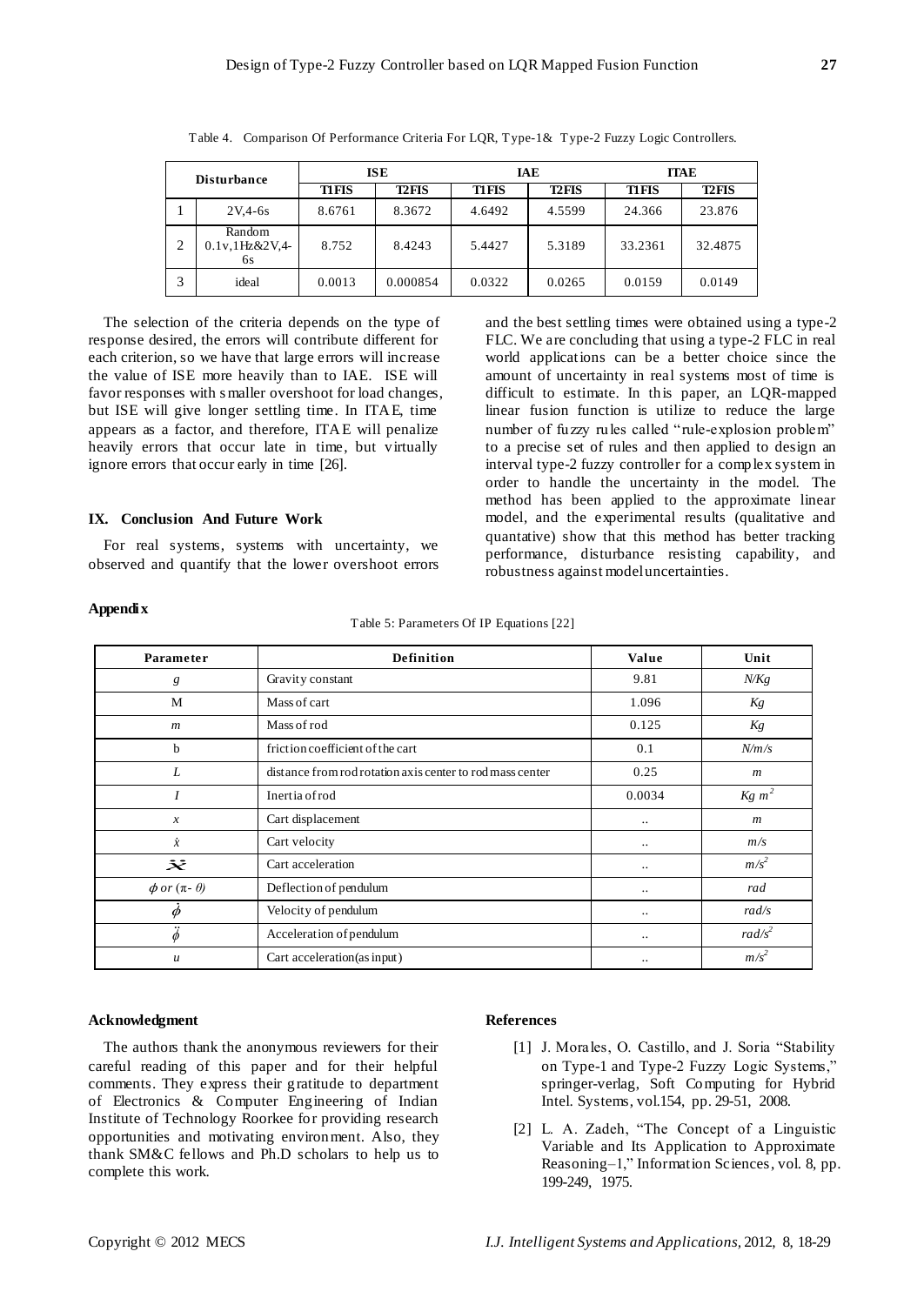- [3] N. N. Karnik and J. M. Mendel, "Operations on Type-2 Fuzzy Sets," Fuzzy Sets and Systems, vol. 122, pp. 327-348, 2001.
- [4] Q. Liang and J. M. Mendel, "Interval type-2 fuzzy logic systems theory and design," IEEE Transactions on Fuzzy Systems, vol. 8, no. 5,pp. 535–550, 2000.
- [5] J. M. Mendel, Uncertain Rule-Based Fuzzy Logic Systems: Introduction and New Directions, Prentice -Hall, Upper-Saddle River, NJ, 2001.
- [6] Raju, G. V. S., J. Zhou, and R. A. Kisner, "Hierarchical fuzzy control," Int.J. Contr., vol. 54, no. 5, 1991, pp. 1201-1216.
- [7] Raju, G. V. S. and Jun Zhou, "Adaptive Hierarchical Fuzzy Controller," IEEE trans. on systems, man and cybernetics, vol. 23, no. 4, Jul. Aug.1993, pp. 973-980
- [8] Moon G. Joo, "A method of converting conventional fuzzy logic system to 2 layered hierarchical fuzzy system," The IEEE International Conference on Fuzzy Systems, vol. 2, pp.1357-1362, 2003.
- [9] Ledeneva, Y. (2006a), "Automatic Estimation of Parameters to Reduce Rule Base of Fuzzy Control Complex Systems," Master thesis, INAOE Mexico.
- [10] Ledeneva, Y., Reyes Garcia, C. A. (2006b). ―Automatic Estimation of Fusion Method Parameters to Reduce Rule Base of Fuzzy Control Complex Systems". In: Gelbukh A., et al. (Eds.): MICAI 2006, Springer-Verlag Berlin Heidelberg, LNAI 4293, pp. 146-155.
- [11] Ledeneva, Y., Reyes Garcia, C. A. (2007a). ―Automatic Estimation of Parameters for the Hierarchical Reduction of Rules of Complex Fuzzy Controllers". In: Proceedings of ICINCO, France, pp. 398–401.
- [12] Ledeneva, Y., Reyes Garcia, C.A., Gelbukh, A., Garcia Hernandez, R.A. (2007b). "Genetic Optimization of the Parameters of Fuzzy Control Complex Systems". In: Torres S. et al. (Eds.): CORE 2007, Research in Computing Science ISSN: 1870-4069, pp. 37–48.
- [13] Lin Wang, Shifu Zheng, Xinping Wang and Liping Fan, "Fuzzy Control of Double Inverted Pendulum Based on Information Fusion," IEEE International Conference on Intelligent Control and Information, Aug. 2010, pp. 327– 331.
- [14] Wang Luhao, Sheng Zhanshi, "LQR-Fuzzy Control for Double Inverted Pendulum," IEEE Conference on Digital Manufacturing & Automation 2010, vol.1, pp. 900-903.
- [15] Zheng Fang, Naixu Song and Liangyong Wang, ―Design and Implementation of a Novel Fuzzy Controller with DSP for Rotary Inverted Pendulum," IEEE Chinese Control and Decision Conference (CCDC) june 2009, pp.6122-6127.
- [16] M. Jamshidi. Fuzzy Control Systems. Springer-Verlag, chapter of Soft Computing, pp. 42-56, 1997
- [17] Yulia Ledeneva, Rene Garcia Hernandez and Alexander Gelbukh, "Automatic Estimation of Parameters of Complex Fuzzy Control Systems," New Developments in Robotics, Automation and Control KG, Croatia publication, ISBN 978-953-7619-20-6, 2008, pp. 475-504.
- [18] John H. Lily "Fuzzy control and Identification" 2010 John Wiley & Sons,Ltd. ISBN 978-1- 118-09781-6 (ebk),pp.54-56,235-239.
- [19] Jan Jantzen "Foundations of Fuzzy Control", 2007 John Wiley & Sons, Ltd. ISBN: 0-470- 02963-3.
- [20] J. Krishen, V.M. Becerra, "Efficient Fuzzy Control of a Rotary Inverted Pendulum Based on LQR Mapping," Proceedings of IEEE International Symposium on Intelligent Control, pp:2701 – 2706, Oct. 2006.
- [21] H. Liu, F. Duan, Y. Gao, "Study on Fuzzy Control of an Inverted Pendulum System in the Simulink Environment," Proceedings of IEEE on Mechatronics and Automation, pp:937 – 942, Aug. 2007.
- [22] Googol Technology, GT-400-SV Inverted Pendulum User's Manual, 2002.
- [23] Jang, J.-S.R.; Chuen-Tsai Sun, "Neuro Fuzzy Modelling and Control," IEEE Proc., vol.83, pp. 378-406, March1995.
- [24] The Mathworks, Using Matlab version 7.10.0, The Mathworks, R2010a.
- [25] Yazmin Maldonado, Oscar Castillo and Patricia Melin, "Optimal Design of Type-2 Fuzzy Controllers with a Multiple Objective Genetic Algorithm for FPGA Implementation," IEEE 2011.
- [26] Oscar Castillo and Patricia Melin, "Type-2 Fuzzy Logic: Theory and Applications" Studies in Fuzziness and Soft Computing, springer verlag, Volume 223, 2008 ISBN 978- 3-540-76283-6,pp.42-80, 128,144-155.
- [27] J. M. Mendel, H. Hagras and Robert I. John, ―Standard background material about interval type-2 fuzzy logic systems that can be used by all authors," www.ieee-cis.org/\_files/standards